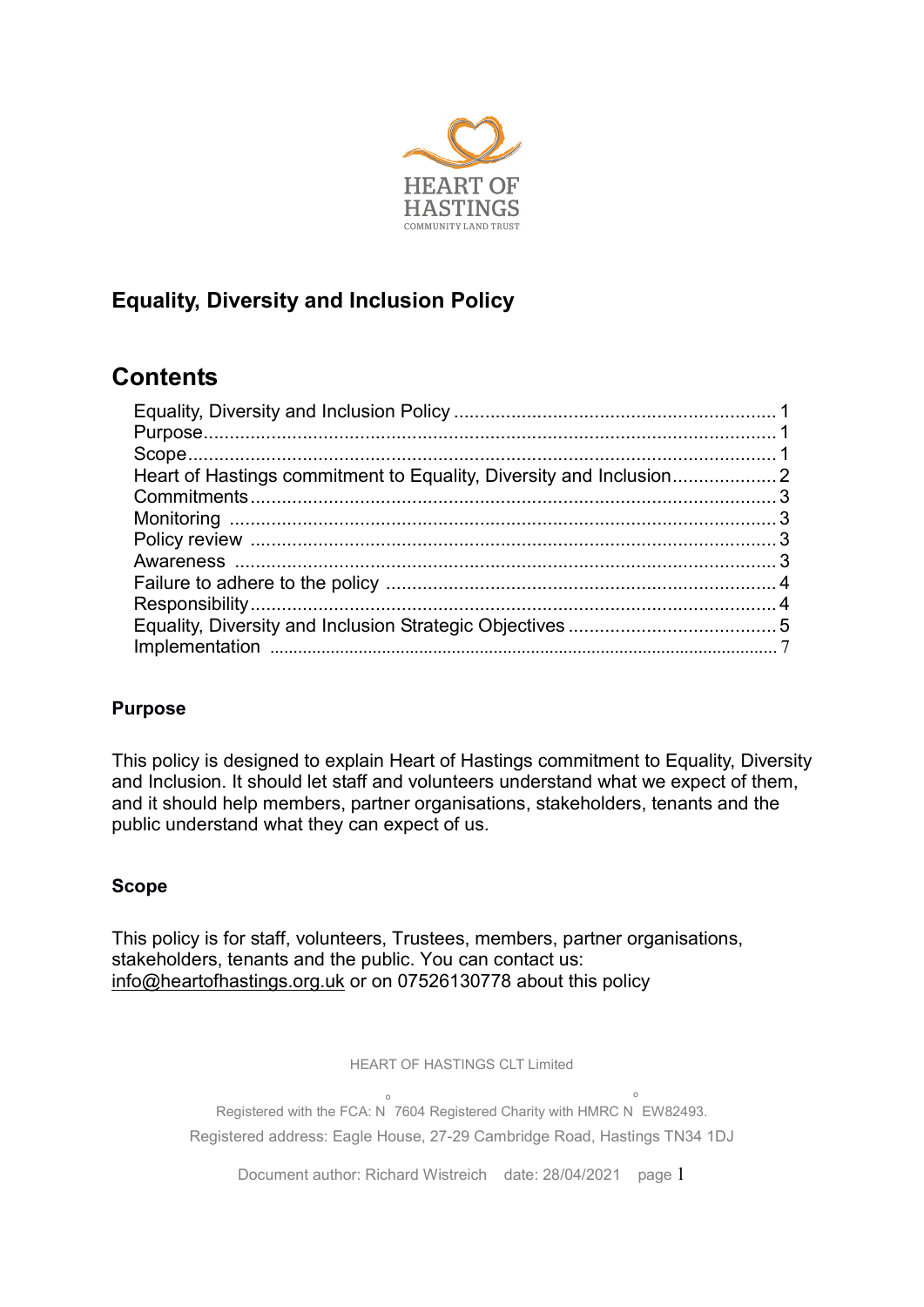

Heart of Hastings commitment to Equality, Diversity and Inclusion

We will work together to create and sustain a community where diversity is recognised, valued and celebrated. We will pro-actively advance equality and inclusive practice in our staff recruitment and their working environment, in our interactions with stakeholders, and with participants in our public programmes. We will endeavour through effective and collaborative action to create a culture which values diversity, and in which all employees, Trustees, and other volunteers and participants in our activities give due respect to other people and their work or ideas.

As well as being integral to Heart of Hastings' strategic plan, this policy is underpinned by the belief that Equality, Diversity and Inclusive (ED&I) practice enhances our culture and effectiveness practically and socially. To ensure this we will:

- Ensure everyone who works or volunteers for Heart of Hastings (HoH) [/Hastings Commons] understands their personal responsibility to promote equality and inclusive practice and remove any unfair barriers, through appropriate training on induction and periodic refresher courses.
- Align and embed our ED&I policy with other key HoH [/Hastings Commons partner organisations] policies and strategies.
- Engage and involve our own employees, volunteers, partner organisations and other stakeholders, to develop our ED&I initiatives.
- Ensure that our objectives and actions are led by our own ambition to play a leading role in shaping a more diverse and inclusive Hastings.

What we mean by:

| Equality         | A fundamental part of a fair society in which everyone can have the     |
|------------------|-------------------------------------------------------------------------|
|                  |                                                                         |
|                  | best possible chance to succeed in life.                                |
| <b>Diversity</b> | Recognising that everyone is different in a variety of visible and non- |
|                  |                                                                         |
|                  | visible ways, and that those differences are to be recognised,          |
|                  | respected and valued.                                                   |

HEART OF HASTINGS CLT Limited

Registered with the FCA: N º 7604 Registered Charity with HMRC N º EW82493. Registered address: Eagle House, 27-29 Cambridge Road, Hastings TN34 1DJ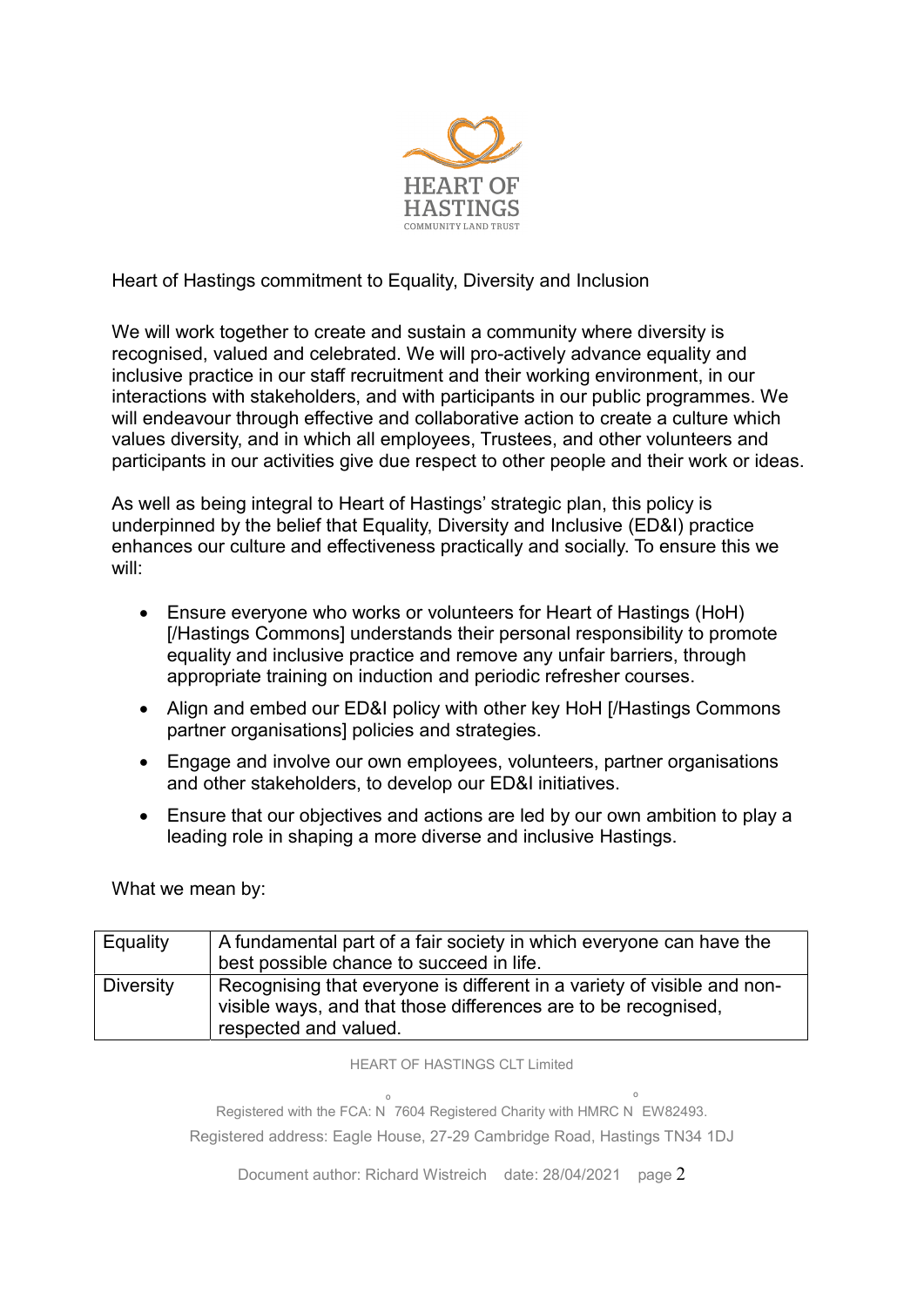

| <b>Inclusion</b> | The active creation of a working and social environment that is<br>welcoming, which recognises and celebrates difference, and that this |
|------------------|-----------------------------------------------------------------------------------------------------------------------------------------|
|                  | is reflected in its structures, practices and attitudes.                                                                                |

#### **Commitments**

HoH remains committed to not discriminating unfairly on the grounds of age, disability, sex, sexual orientation, gender reassignment, pregnancy and maternity, race (including colour, nationality and ethnic or national origin), religion or belief, marriage and civil partnership (all of which are 'protected characteristics' under the law); nor will we discriminate unfairly on the grounds of class, financial status, or any other unjustifiable cause.

#### Monitoring

We will regularly collect, evaluate and publish data relevant to our equality, diversity and inclusion policies. This will be reported annually to the Board of Trustees and the Membership at the AGM.

#### Policy review

We will regularly develop and review through approved? Equality impact assessments (EIAs) our policies and practices to ensure equality of opportunity and treatment of those who are, or seek to be, its employees, volunteers or participants. HoH will also, where suitable, initiate new policies and practices.

#### Awareness

HoH [/Hastings Commons] will encourage awareness of our aims, policies and procedures in the field of equality and diversity and provide appropriate information and training as required. Our commitments to ED&I will be promoted prominently on our website and other publicity.

HEART OF HASTINGS CLT Limited

Registered with the FCA: N º 7604 Registered Charity with HMRC N º EW82493. Registered address: Eagle House, 27-29 Cambridge Road, Hastings TN34 1DJ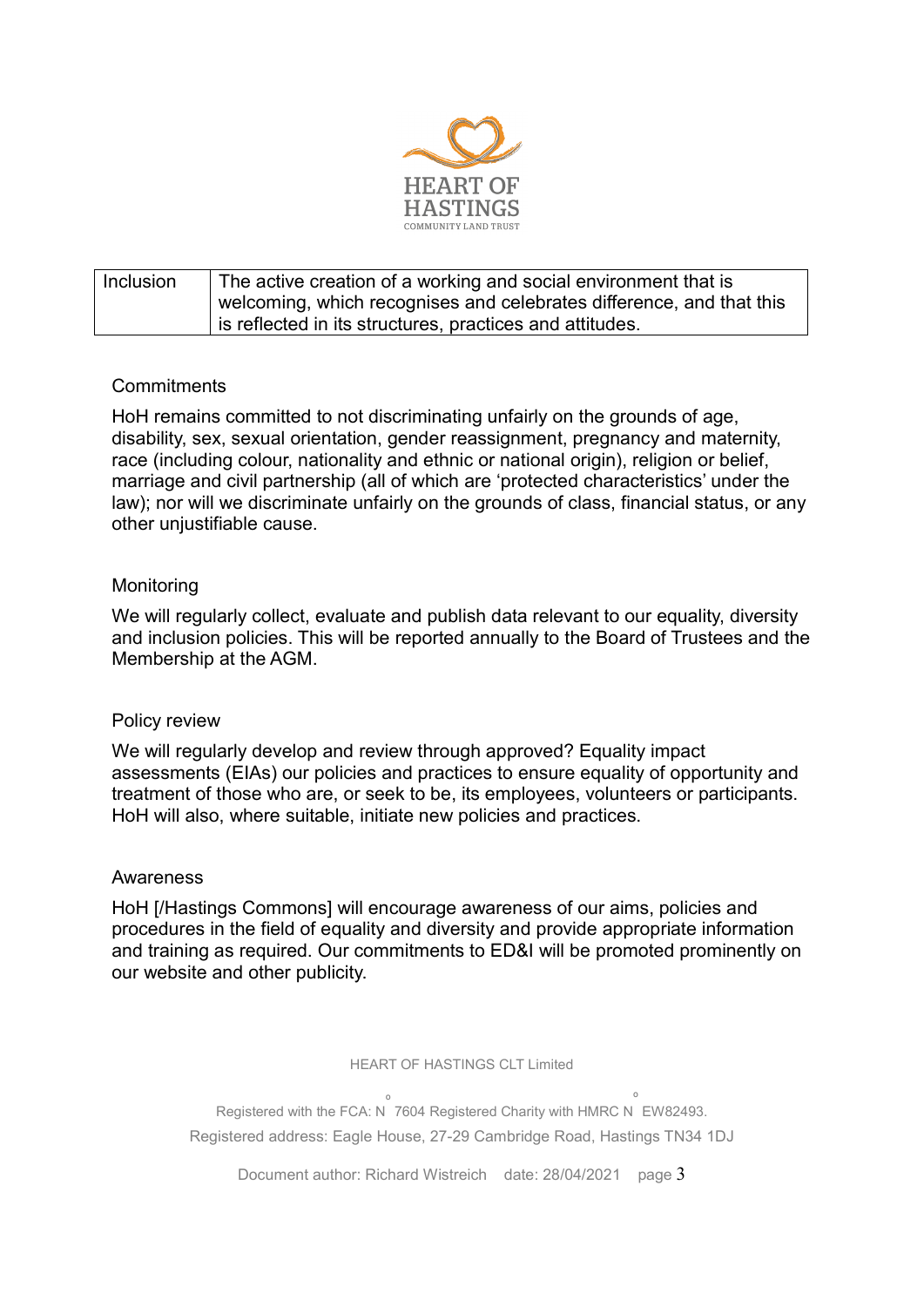

#### Failure to adhere to the policy

HoH [/Hastings Commons] aims to ensure that every individual is treated with respect and dignity and that no member of staff or stakeholder is subjected to unfair discrimination. HoH [/Hastings Commons] will do its utmost to protect staff, volunteers and participants from all forms of discriminatory and unacceptable behaviour, including micro-aggressions by any individual or groups, whether in person, online, or in any other way. Allegations of discriminatory behaviour are always treated with the utmost seriousness and will be dealt with promptly, under the organisation's Grievance and Disciplinary Procedure if relating to employees, or appropriable complaints procedure for others.

#### **Responsibility**

Responsibility for ensuring the HoH [/Hastings Commons] actively practices and promotes equality, diversity and inclusion lies with all its members, employees and volunteers. Formal oversight and implementation of the ED&I Policy is maintained by the Executive Director and the Board of Trustees.

Policy adopted by HoH Board of Trustees on [17 May 2021] Date of formal policy review: [May 2024]

HEART OF HASTINGS CLT Limited

Registered with the FCA: N º 7604 Registered Charity with HMRC N º EW82493. Registered address: Eagle House, 27-29 Cambridge Road, Hastings TN34 1DJ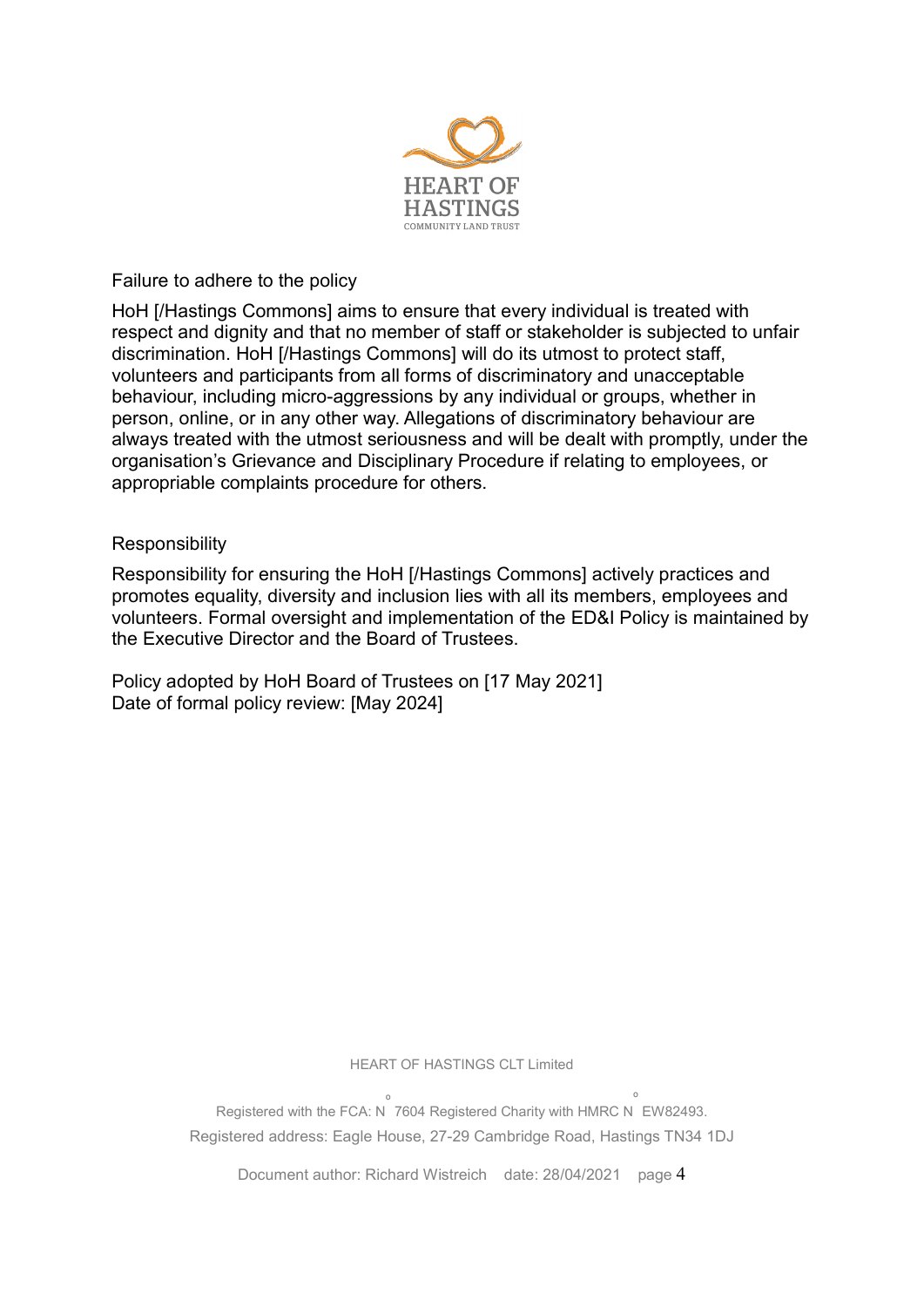

Equality, Diversity and Inclusion Strategic Objectives

1. We will be an organisation that leads by example; we will raise awareness and promote equality in a way that informs our culture and practices, is inclusive and removes any form of less favourable treatment, unfair discrimination or harassment.

We will do this by:

- Ensuring everyone working, volunteering or otherwise participating at HoH [Hastings Commons] understands their responsibilities to foster an inclusive working and social environment, and are aware of relevant good practice policies, guidance, and support services. This will include mandatory ED&I training as part of the induction of employees and Trustees, refreshed annually. Training for employees and Trustees is organised by the Executive Director.
- Ensuring diversity is reflected in all our decision-making forums, and that they, in turn, actively contribute to promoting equality, diversity and inclusive practice.
- Embedding structures and resources to support ED&I activity across all areas of HoH's [/Hastings Commons] activities.
- 2. We will attract, retain, and develop a diverse HoH [/Hastings Commons] community and strive to ensure that everyone can attain and succeed to the best of their abilities.

We will do this by:

 Ensuring we engage and inspire potential employees, volunteers and participants in our programmes from diverse backgrounds. Employees are recruited on the basis of their merits, abilities and potential, and we will make sure our appointments process is fair and inclusive.

HEART OF HASTINGS CLT Limited

Registered with the FCA: N º 7604 Registered Charity with HMRC N º EW82493. Registered address: Eagle House, 27-29 Cambridge Road, Hastings TN34 1DJ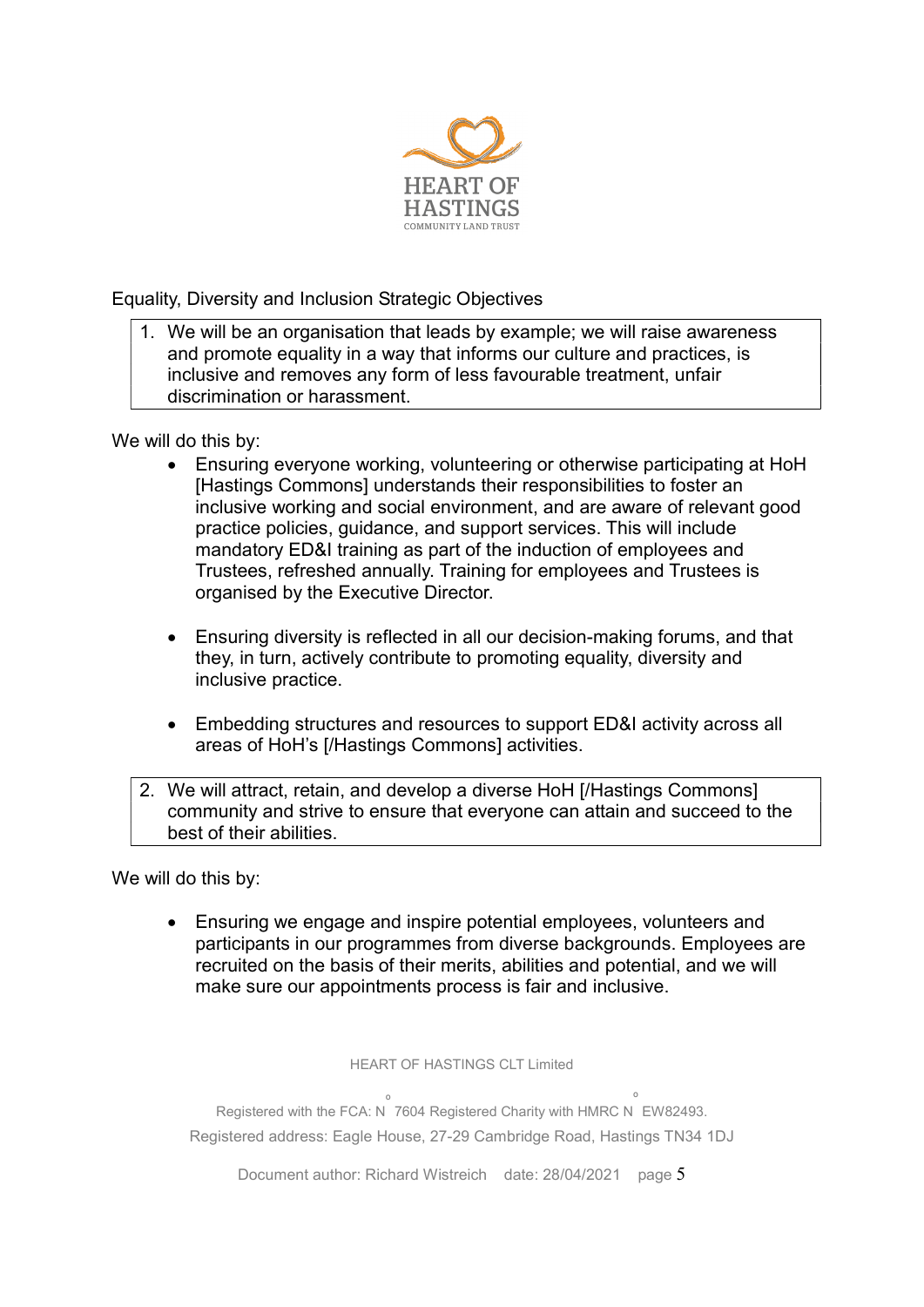

- Proactively encouraging applications from under-represented groups for administrative and volunteer roles; we will pursue this through structured recruitment, career progression (where relevant) and leadership development opportunities.
- 3. Be adaptive to the needs of our diverse HoH [/Hastings Commons] community, supporting flexible ways of working and participating that recognise potentially exclusionary factors in people's lives such as disability, caring responsibilities or economic disadvantage.

We will do this by:

- Ensuring we promote equality and inclusion within all our working policies and practices, embedding these in terms of employment for staff and participation agreements with volunteers.
- Ensuring an inclusive approach to the design and delivery of programmes, ensuring that we support those who may have specific limitations to full participation (such as caring responsibilities; disabilities, etc.).
- 4. Encourage an inclusive and supportive environment for all members of the HoH [/Hastings Commons] community.

We will do this by:

- Committing to promoting a culture based on the principles of respect, dignity and inclusion for everyone.
- Understanding the diverse composition and needs of our employees and volunteers by creating an environment which encourages disclosure (for example, clear guidance for reporting discrimination and guarantees of confidentiality) as well as collecting and analysing robust information.

HEART OF HASTINGS CLT Limited

Registered with the FCA: N º 7604 Registered Charity with HMRC N º EW82493. Registered address: Eagle House, 27-29 Cambridge Road, Hastings TN34 1DJ